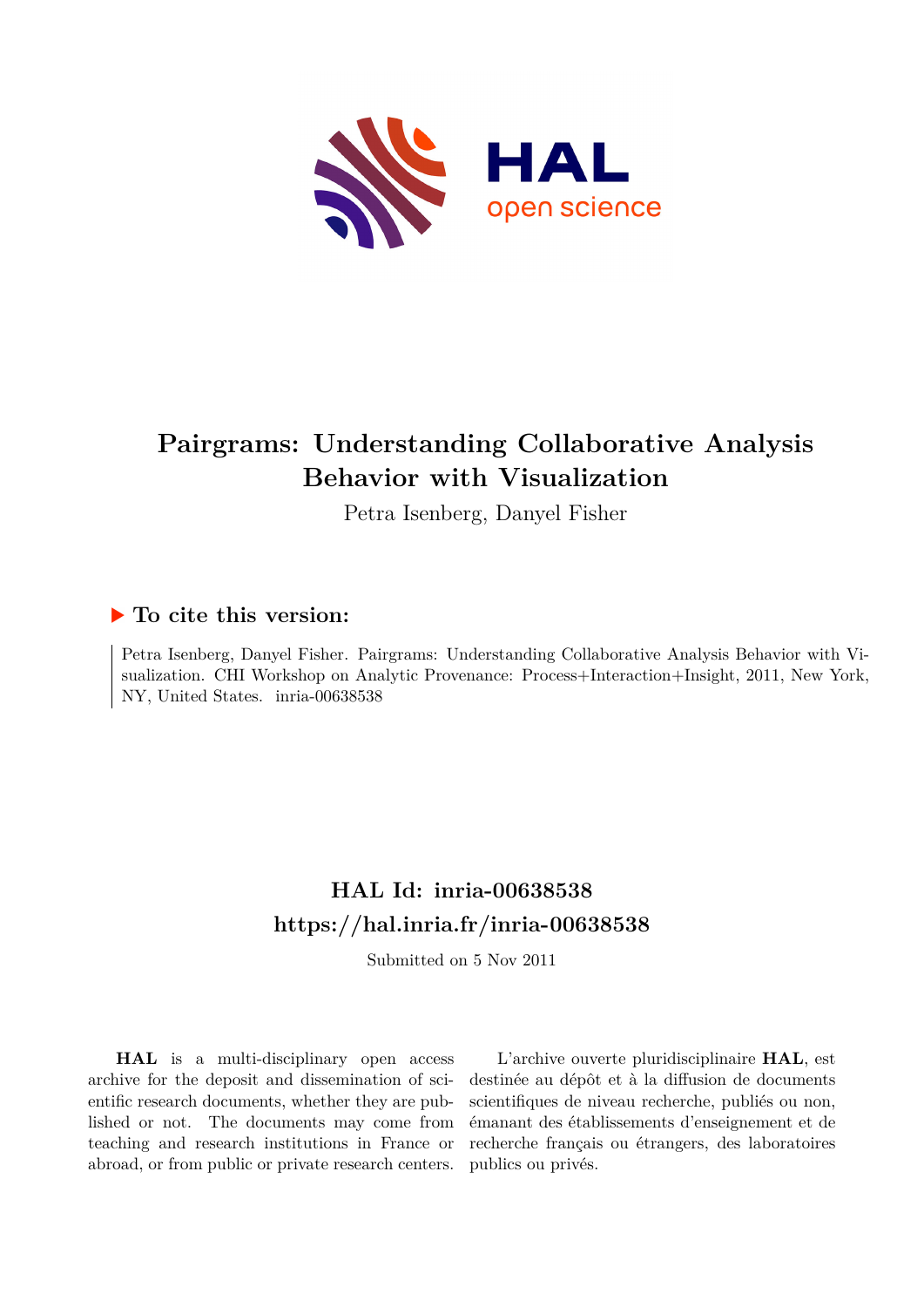# **Pairgrams: Understanding Collaborative Analysis Behavior with Visualization**

Petra Isenberg Danyel Fisher INRIA Microsoft Research Saclay, France Redmond, USA petra.isenberg@inria.fr danyelf@microsoft.com

## **ABSTRACT**

We report on our work towards understanding analytic reasoning processes in face-to-face collaborative analysis using visualization techniques. How analysts reason is an active topic of research and in our community we know even less about how a group forms an understanding, insight, and reasons about data. We report on our effort in capturing the richness of reasoning activities through mixedmethod approaches and show how Pairgrams—a visualization of interactions with an analytics workspace by pairs of participants—helped us to understand collaborative analysis and reasoning.

#### **Author Keywords**

Collaborative visual analytics, analytic provenance

#### **INTRODUCTION**

Collaborative reasoning is a complex and subtle process that is difficult to analyze with statistical methods. In collaborative reasoning activities, we not only have to understand how each individual arrives at meaning, insight, and what this insight entails; we also have to understand how the collaboration influences this process. Deriving a better understanding of collaborative reasoning activities is critical if we want to build better data analysis tools which support not only taskwork but also better teamwork around visual analytics tasks. We need tools that will help us understand both how individuals reasoned, but also how their reasoning processes influence each others' work. In this paper we report on a visualization tool, Pairgrams, which we designed to help us answer the following main questions: what were the temporal processes of search and analysis activities of two analysts sharing a workspace and how did their analysis activities build on each other.

## **COLLABORATIVE ANALYSIS SCENARIO**

Pairgrams were developed as part of the analysis of a user study on collaborative visual analytics [3]. In this user study 15 pairs of analysts solved the VAST 2006 challenge [1].

They used Cambiera [2], a collaborative visual analytics tool, and searched for and read the contests' documents on a Microsoft Surface multi-touch tabletop display. From the perspective of this research, Cambiera is much like a query interface: users search for documents, and then read the documents that they find. In the VAST challenge some documents are helpful to solving the analytics task as "key" documents; others are "distracters." It is interesting to understand when team members found critical documents and how this information influenced the team's solution to the task. To understand the collaborative analysis behaviors of team members in this study, we collected a wealth of data including field notes from direct observation, video+audio data, and system logs. The Pairgram visualization was developed to form a better understanding of search and analysis activities and was used in conjunction to a two-pass video- and audio-coding in which the analysis activities were further categorized [3].

### **PAIRGRAMS**

Pairgrams were designed to help us visually understand log files in the context of observational data. We specifically analyzed the patterns of reading and searching in the process of the collaborative analysis. Observational data alone was not sufficient to understand which documents participants searched for, read, and passed to each other. Yet, the log file data alone did not provide sufficient context to understand the questions that teams were attempting to solve at any given moment. For example, during the study, some users read documents two or three times and passed documents to each other; the log files did not provide us with details of whether participants were re-visiting a hypothesis, verifying data, or asking a partner for help. We wanted a visualization that would help us understand participants' behaviors, would let us tease them apart, and help us understand the ways that pairs worked together on their tasks. The design was influenced by several major criteria. We wanted Pairgrams to help us see:

- temporal trends of document search and read activities
- distinguishable encodings of each person's activities
- repeated actions—were documents re-read and searches reissued and when?
- which documents and keywords were successful in finding key documents, rather than distracters?

As the Cambiera study covered pairs of people working together, Pairgrams are meant to visualize two users, working together. We refer to these two users as Bob and Gina.

Permission to make digital or hard copies of all or part of this work for personal or classroom use is granted without fee provided that copies are not made or distributed for profit or commercial advantage and that copies bear this notice and the full citation on the first page. To copy otherwise, or republish, to post on servers or to redistribute to lists, requires prior specific permission and/or a fee. CHI 2011, May 7-12, 2011, Vancouver, BC, Canada. Copyright 2011 held by the authors.